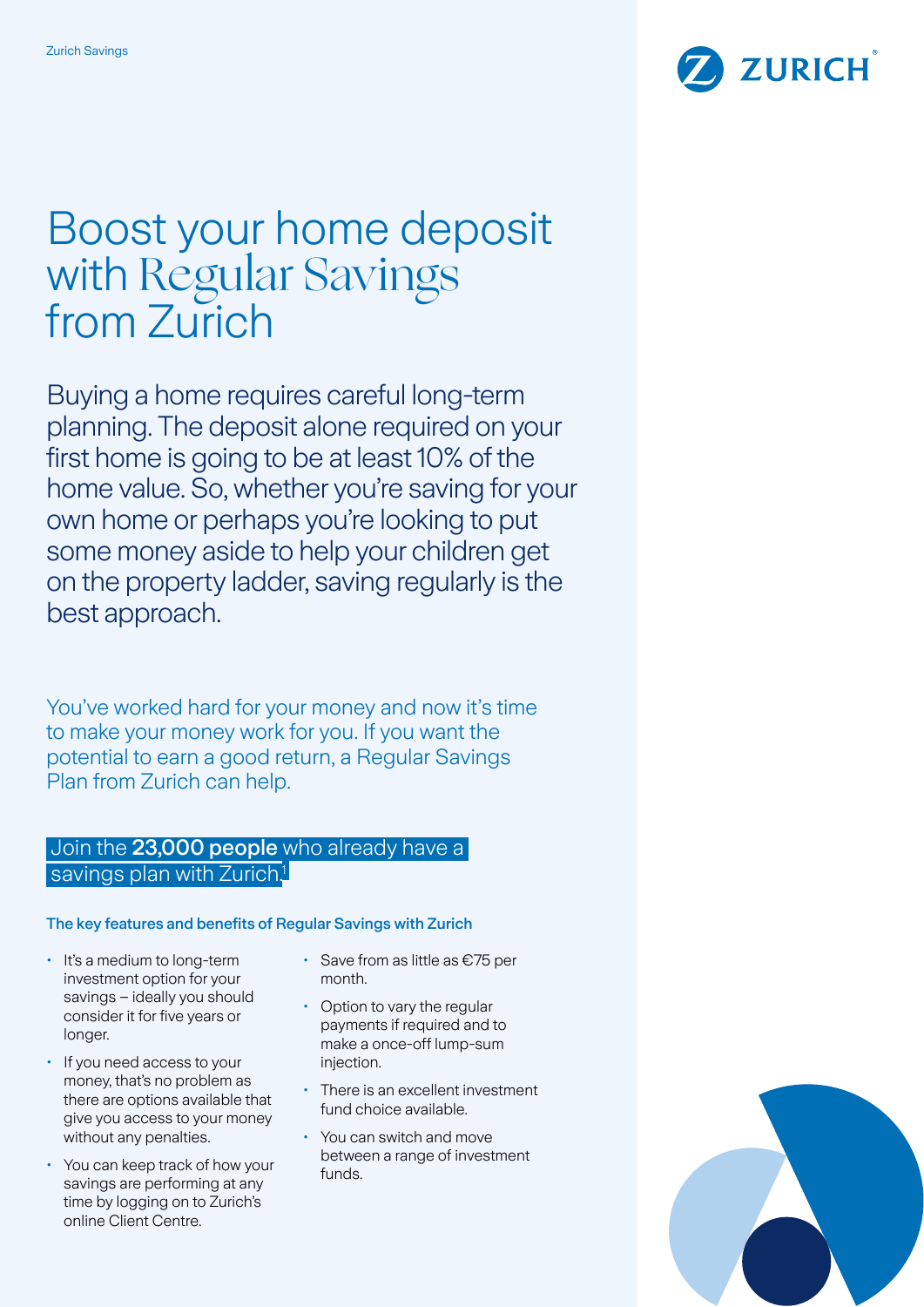# House prices in Ireland<sup>2</sup>



### The potential to grow your savings with Zurich's Prisma Funds

The Prisma Funds are Zurich's most popular investment funds with customers. Compare the positive returns of an investment of €300 per month in the Zurich Prisma 3, 4 and 5 Funds over five years Vs the Cash Fund.3



# for investment performance six years in a row<sup>4</sup> **Zurich No.1**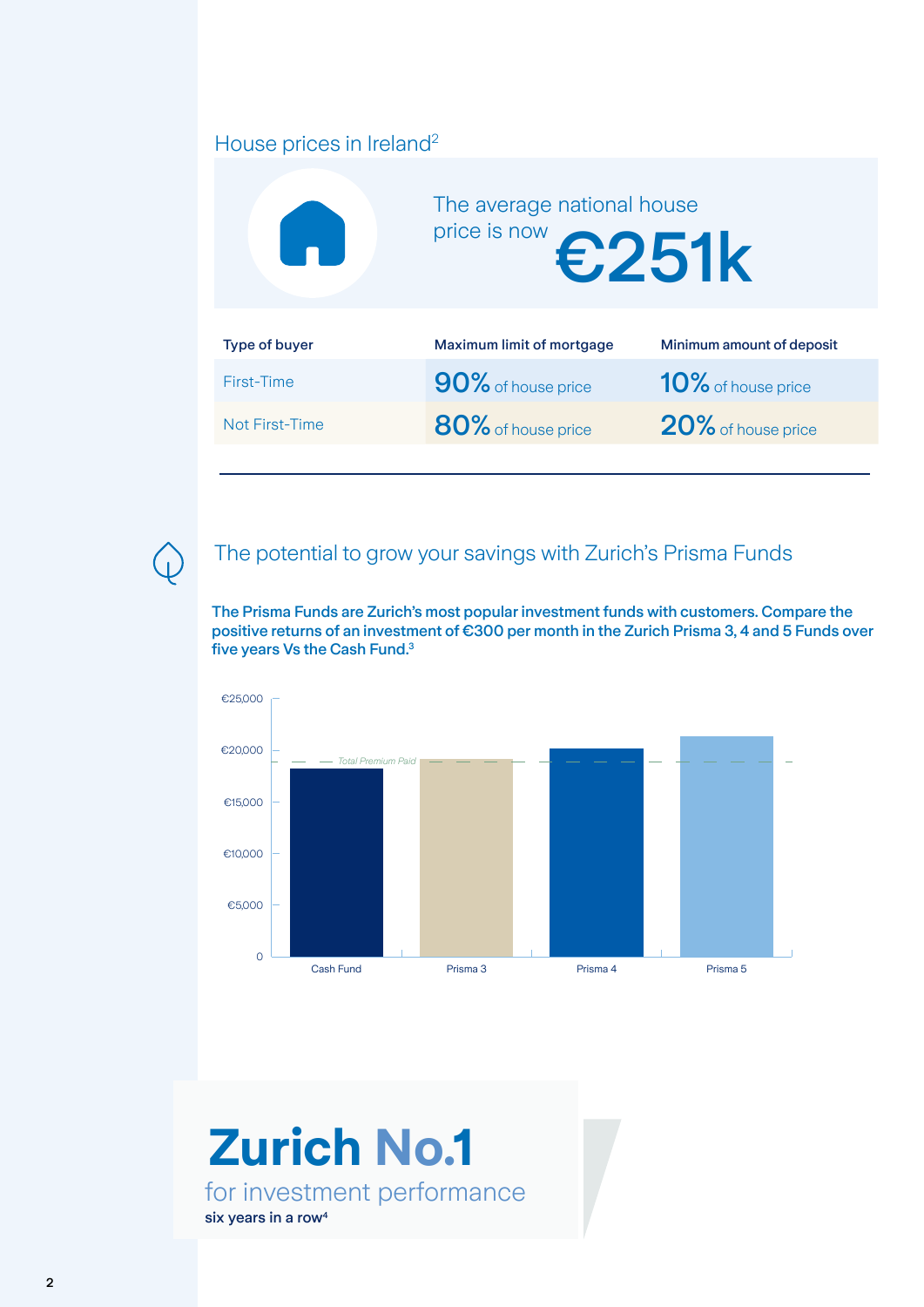#### $|\mathbf{\Omega}|$

#### Cash isn't always king

Regular contributions of €300 per month in the Zurich Balanced Fund for the last fifteen years would have delivered cumulative returns of over 88% compared to -4% if you had saved your money in the Zurich Cash Fund.<sup>5</sup>



## Benefit from the effects of compounding6

|                                                                  | <b>Savings fund</b><br>after 5 years | <b>Savings fund</b><br>after 10 years | <b>Savings fund</b><br>after 15 years |
|------------------------------------------------------------------|--------------------------------------|---------------------------------------|---------------------------------------|
| Regular contributions of<br>€300 per month                       | €19,879                              | €44.177                               | €73,723                               |
| Lump sum of €10,000 & regular<br>contributions of €300 per month | €30,747                              | €56,054                               | €86,705                               |

 $\boxed{\mathbf{n}}$ 

#### Funding for your child's house deposit once they have grown up

The table below illustrates the results if you saved the Government child benefit of €140 per month into a Zurich Regular Savings plan.7

|                                                                         | Savings fund after 18 years |
|-------------------------------------------------------------------------|-----------------------------|
| Regular contributions of $\epsilon$ 140 per month                       | €42.851                     |
| Lump sum of €10,000 & regular contributions of €140 per month $€56,087$ |                             |

Warning: These figures are estimates only. They are not a reliable guide to the future performance of your investment. Warning: Past performance is not a reliable guide to future performance. Warning: The value of your investment may go down as well as up. Warning: If you invest in this product you may lose some or all of the money you invest. Warning: This product may be affected by changes in currency exchange rates.